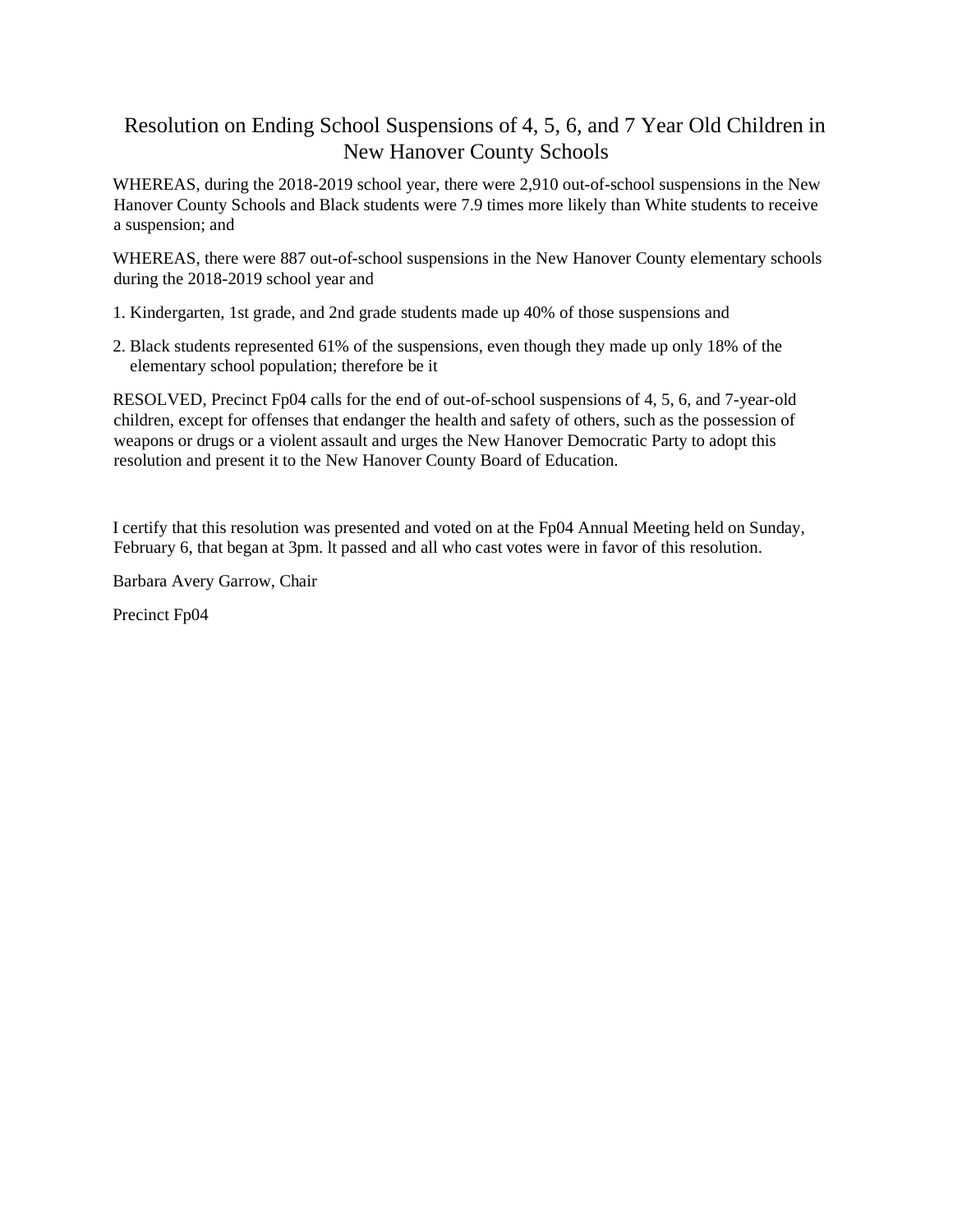# IN SUPPORT OF A STATEWIDE PROCESS FOR CITIZEN BALLOT INITIATIVES AND REFERENDUMS

WHEREAS the process of ballot initiatives and referendums, also commonly known as ballot measures, propositions or ballot questions, allows citizens to place legislation or legislation recently passed by a legislature, on a ballot for a popular vote; and

WHEREAS the process known as ballot initiatives and referendums allows citizens to vote directly on legislation, and is, therefore, a form of direct democracy; and

WHEREAS North Carolina is one of twenty-four states that currently does not have a statewide citizen ballot initiatives and referendums process which allows its citizens to place legislation. or legislation recently passed by a legislature. on a ballot for a popular vote; and

WHEREAS beginning in 1917 the North Carolina State Legislature has permitted local citizen ballot initiatives and referendums in North Carolina's largest cities, including Charlotte, Durham, Greensboro, Raleigh, Wilmington, and Winston-Salem; and

WHEREAS notable local initiatives include a 1997 measure, sponsored by civil rights activists in Charlotte, that changed city council elections from at-large representation to district representation, and a 1982 measure in Wilmington that changed the zoning laws to prohibit construction of a planned coal storage facility;

THEREFORE BE IT RESOLVED that the New Hanover County Democratic Party (NHCDP) strongly urges the North Carolina State Legislature to provide a statewide process for citizen ballot initiatives and referendums. similar to processes already provided to North Carolina's largest jurisdictions so that all North Carolina citizens have the ability to place legislation, or legislation recently passed by a legislature, on a statewide ballot for a popular vote; and

BE IT FURTHER RESOLVED that upon passage of this resolution by the annual New Hanover County Democratic Party Convention, it will be forwarded to the appropriate North Carolina Congressional District Democratic Party Convention for consideration.

Marline W. Barney  $Signed.$   $U.$  Danney Date  $02/19/2022$ 

Marlene W. Barney Precinct Chair. FP07 Precinct, NHCDP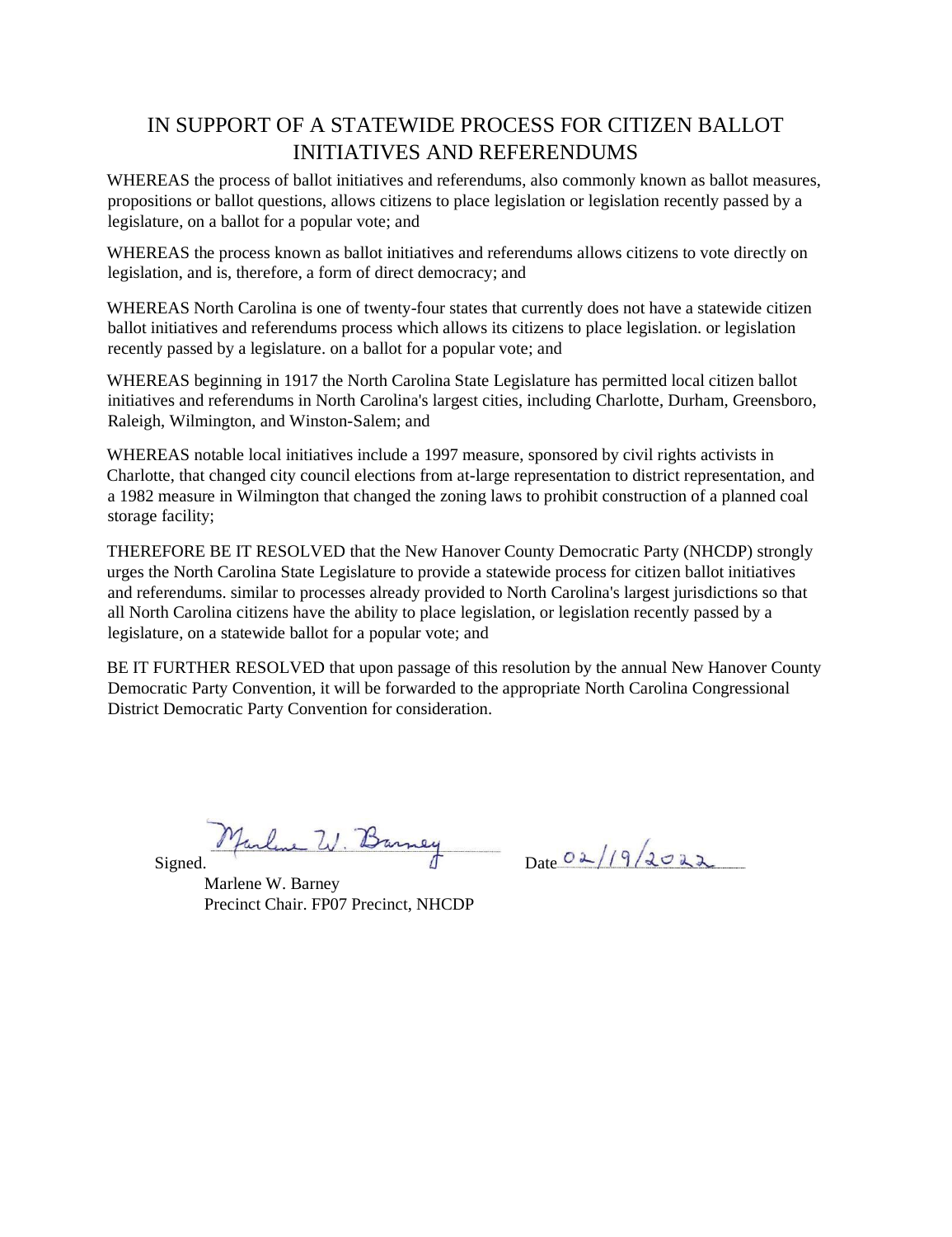# A Resolution to Support FDA-Approved Vaccinations

Whereas, the divide in opposition to vaccinations is seemingly a political one; and

Whereas, several Republican held state legislatures are moving to put in place opposition to all vaccines, including those currently required for admission to primary school. (Forty-four states have a religious exemption for vaccines. Five states already allow philosophical objections to vaccines. [https://www.ncsl.org/research/health/school-immunization-exemption-state-laws.aspx\);](https://www.ncsl.org/research/health/school-immunization-exemption-state-laws.aspx) and

Whereas, the health and safety of all Americans, particularly children, depend on keeping a vaccination requirement for admission to primary school; therefore be it

Resolved, we, the H 05 precinct, will work to support FDA approved vaccinations for a host of preventable diseases including but not limited to SARS-CoV2 (COVID 19) and the usual childhood vaccinations for the health and benefit of all citizens; and be it further

Resolved that we stand in support of vaccinations, and to follow the North Carolina State Legislative proceedings in regards to vaccine mandates.

Submitted by H 05 Democratic Precinct, New Hanover County, North Carolina Electronically signed by Kathryn Bailey, Chair, H 05 Precinct 02/18/2022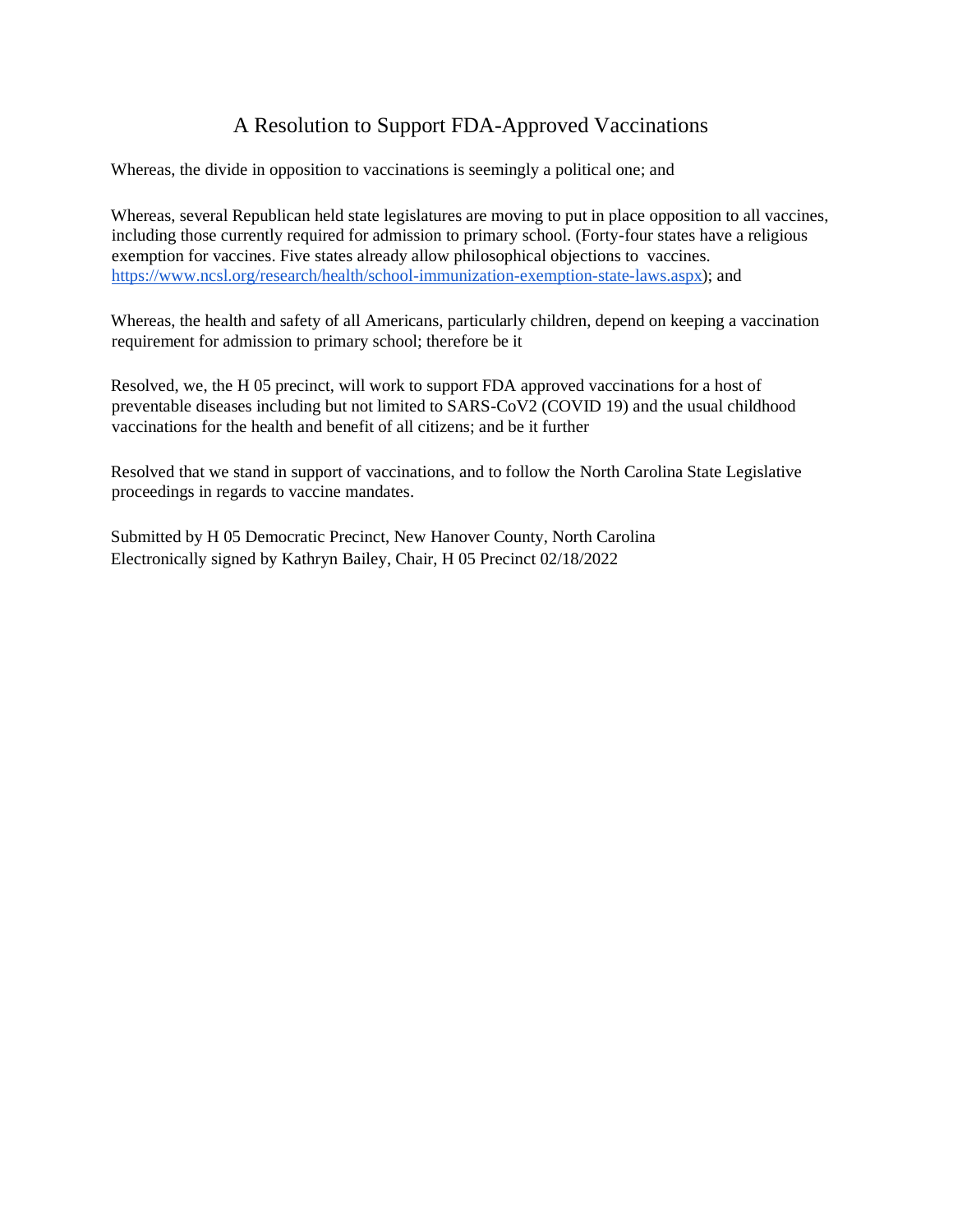#### **RESOLUTION SUPPORTING Maintaining and Expanding the Basic Pillar of Democracy, Voting**

Whereas, North Carolina ranked 17<sup>th</sup> (71.48%) in Voting Eligible Population (VEP) participation in the 2020 Federal Election. North Carolina should set the goal to be at 80% Voting Eligible Population (VEP) participation state.

Whereas, research shows DEMOCRACY, freedom, populous cohesion & tolerance and America's global security thrives as the governed state's population participates, North Carolina must attempt to lead the country in this patriotic endeavor.

Be it therefore resolved, that the New Hanover County Democratic Party strongly supports *increased and equitable* voting participation that includes appropriate full-funding of secure systems, processes, facilities and personnel; making the process as convenient as possible for all eligible North Carolina voters; and assuring that constraints on eligibility are only implemented on non-USA citizens.

Be it further resolved, that the NC Democratic Party strongly support HR-1 and The John Lewis Voting Rights Bill currently circulating in the US Congress; and

Be it further resolved that the NC Democratic Party's work to increase Voting access for eligible citizens residing in North Carolina as a public good.

Adopted by NHC Precinct H08 on Feb 7th, 2022

*Susanne Werner, Chair* 

*Submitted by: Shelia R. Johnson, H08* 

*Reference:* 

*WorldPopulation Review,* [Voter Turnout by State 2021 \(worldpopulationreview.com\)](https://worldpopulationreview.com/state-rankings/voter-turnout-by-state)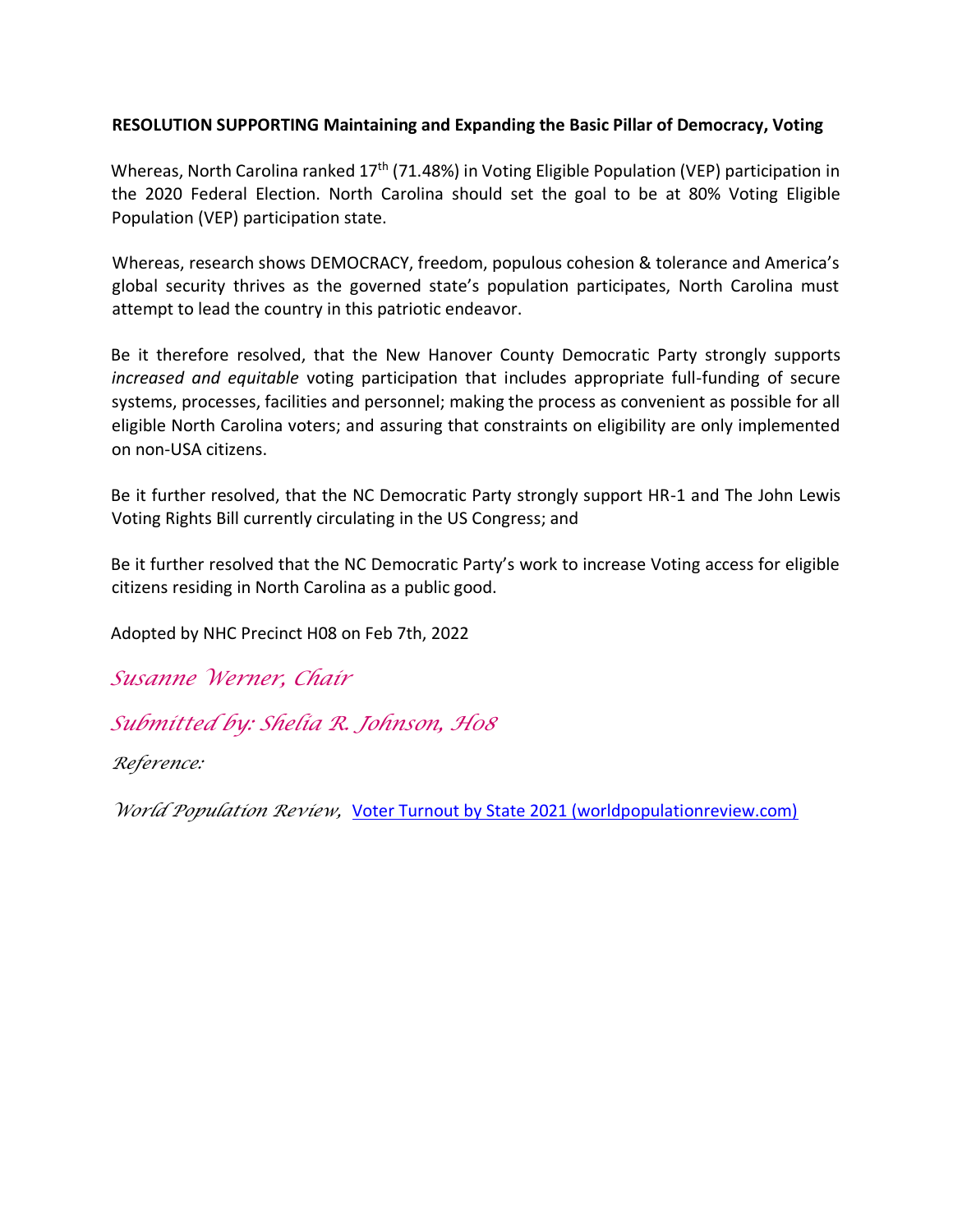# RESOLUTION IN SUPPORT OF AN ECONOMIC BILL OF RIGHTS

Whereas, in his 1944 State of the Union Address, President Franklin D. Roosevelt proposed an Economic Bill of Rights, stating that "we have come to a clear realization of the fact that true individual freedom cannot exist without economic security"; and

Whereas, such a Bill of Rights has yet to be established, in whole or part, over the ensuing 78 years; and

Whereas, "A review of more than 190 programs of particular importance to people with low and moderate incomes finds that 130 programs―or two-thirds―lost ground in 2021 compared with 2010 with one-third of those programs receiving cuts of 20% or more, when taking inflation into account"; and

Whereas, the components of such a Bill of Rights are, for the most part, overwhelmingly favored by the American people; and

Whereas, a part of the astronomical wealth accumulated by a tiny percent of Americans could be utilized to fund this Economic Bill of Rights through progressive taxation on their income and wealth;

Be it therefore resolved, that the NHCDP will work for the passage and funding of a  $21<sup>st</sup>$  Century Economic Bill of Rights to include for every American:

- the right to a job with a living wage, paid sick and family leave and at least two weeks of paid vacation.
- the right to organize and bargain collectively.
- the right to quality healthcare with no out-of-pocket cost.
- the right to affordable housing.
- the right to free public education through 4 years of college or trade school.
- the right to a clean and safe environment.
- the right to a secure retirement.

Adopted by Precinct M03 on February 12, 2022

And Adopted by Precinct W25 on February 17, 2022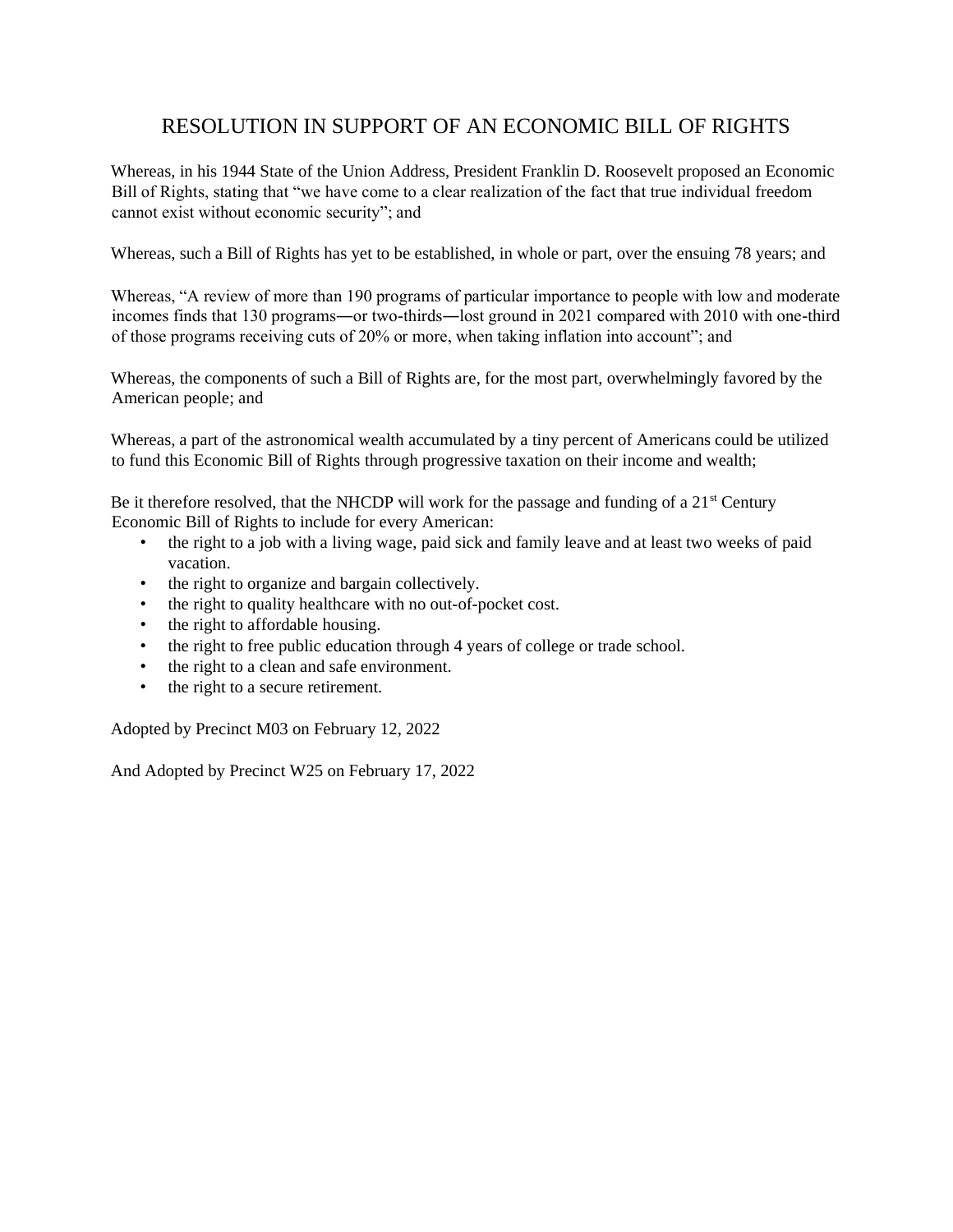# RESOLUTION SUPPORTING PUBLIC EDUCATION & OUR TEACHERS

Whereas, our public schools are under attack from political forces whose goal is to privatize education so that our public tax dollars can become another source of private profit; and

Whereas, the expansion of private and charter schools in North Carolina has already contributed to increased segregation of schools and the denial of a quality education to students from marginalized communities; and

Whereas, there is no evidence that the expansion of private and charter schools under the rubric of "school choice" improves educational outcomes, particularly for children of color; and

Whereas, our public schools are also under attack by white supremacist groups whose goals are to restrict teaching about racism, both past and present, to ban books about the diversity of cultures in our society and limit students' exposure to information about struggles for equality by the Black, LGBTQ and other marginalized communities; and

Whereas, these same forces have continually used disruption and distortion to sow distrust in our schools; and

Whereas, the North Carolina General Assembly has failed, time and again, to implement the court rulings in the Leandro Case, first handed down by the NC Supreme Court in 1997, that North Carolina has a constitutional obligation to ensure all children have access to a sound basic education and that the Legislature must provide funds necessary for the implementation of Leandro; therefore

Be it resolved, that the New Hanover County Democratic Party affirms its unwavering support of public schools and public-school teachers and staff; and

Be it further resolved, that the NHCDP actively oppose any efforts to ban books or restrict teaching about racism and the concept of equity; and

Be it further resolved, that the NHCDP support efforts of the NHCS system to promote diversity, inclusion and equity in our schools against the threats of rightwing extremists; and

Be it further resolved, that the NHCDP and the NCDP advocate for the immediate implementation of the Leandro Plan; and

Be it further resolved, that the NC and NHC Democratic Parties oppose any expansion of the Opportunity Scholarship Program or any other use of tax payer monies for private schools; and

Be it further resolved, that the New Hanover Democratic Party supports the right of teachers and all public sector workers to organize and bargain for better pay, benefits and safety protections; and

Be it further resolved, that the NC and NHC Democratic Parties will fight to prioritize the use of pandemic relief funds and NC state rainy day funds to compensate teachers and other school staff for their continuing efforts to provide the best possible education for our children during and after the pandemic.

Adopted by Precinct M03

And Adopted by Precinct W25 on February 17, 2022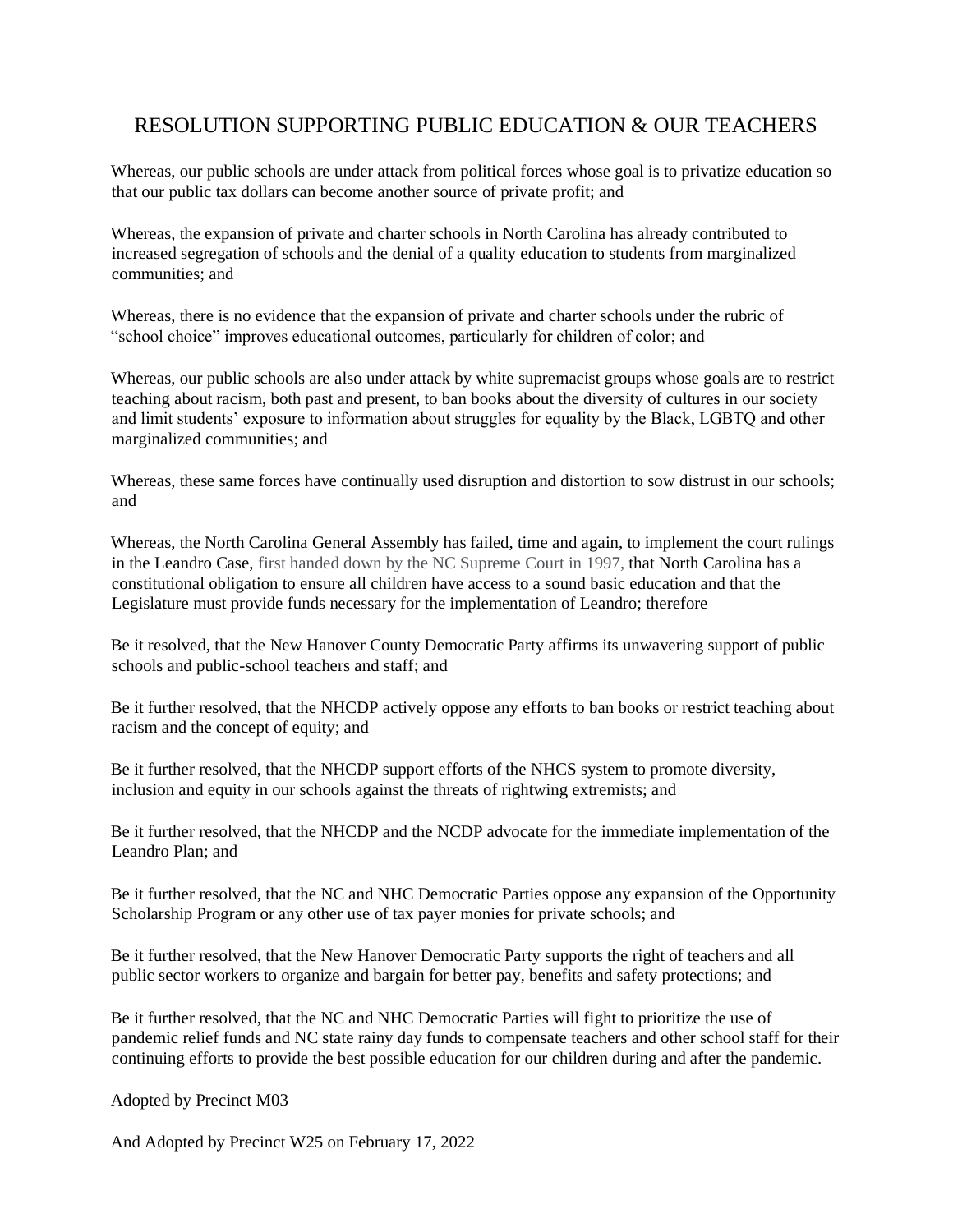# Resolution: Saving Democracy in Our Time

WHEREAS, We the Citizens of the M04 Precinct in New Hanover County are distressed at the direction in public affairs in recent times. Many wrongs have been perpetrated by an irresponsible leadership foisted upon the nation by a Republican minority, promoted through surreptitious campaign money by entrenched sources of wealth, and encouraged by the Republican leaders within the State of North Carolina. We are distressed and outraged that wrongs such as these have been encouraged and supported by the voters and elected officials of our state; and

WHEREAS: The Republican minority has repudiated government of the people, while promoting surreptitious schemes of a restricted franchise, of gerrymandered voter districts to select their constituencies, of intimidations and manipulations aimed at people of color and other minorities, while perpetuating outright falsehood in attempts to defraud voters of their rights to participate in the electoral process; and

WHEREAS: They have fostered schemes of privatization to turn public institutions, such as schools and hospitals, into agencies for the furtherance of private wealth; and

WHEREAS: They have enhanced the wealth of special interest groups while limiting upward financial mobility of the American worker; and

WHEREAS: They continue to promote every type of air and water pollution, and encourage limitless commercial and suburban growth to the destruction of animal and plant habitats while contributing to the loss of nature's diversity; and

WHEREAS: They have in the meantime fostered a false and corrupt manner of patriotism, promoting an ultra-nationalism in disregard of the legitimate purposes of government, with deliberate and calculated exploitation of racial and religious differences, in rejection of national duties and obligations, in scorn for the United Nations, for world community and the just devices for the public good; and

WHEREAS: Inspired by corrupt associations of privilege and private wealth, they have embraced the methods of extremists and of extremist groups, igniting the destructive fires of racial and religious violence, while promoting the indiscriminate sale of weapons and flagrant use and abuse of weapons, permitting and encouraging weapons of war to be purposefully put on display for the terror of the populace at public demonstrations by violently inclined groups, and to the detriment of the public safety; and

WHEREAS: They have assaulted the constitution and the rule of law by numerous means, abandoning established precedents in scornful repudiation of the founders of the republic, fostering a deliberate disrespect for democracy itself, refusing to abide by the results of an election, while exalting the authority of a president over the rights of the people; and

WHEREAS: They have assaulted the constitutionally guaranteed powers of the Congress of the United States as a just assembly of the people's representatives, undermining its credibility through perversions of a money-lobby to enhance the interests of the privileged few at the expense of the people; and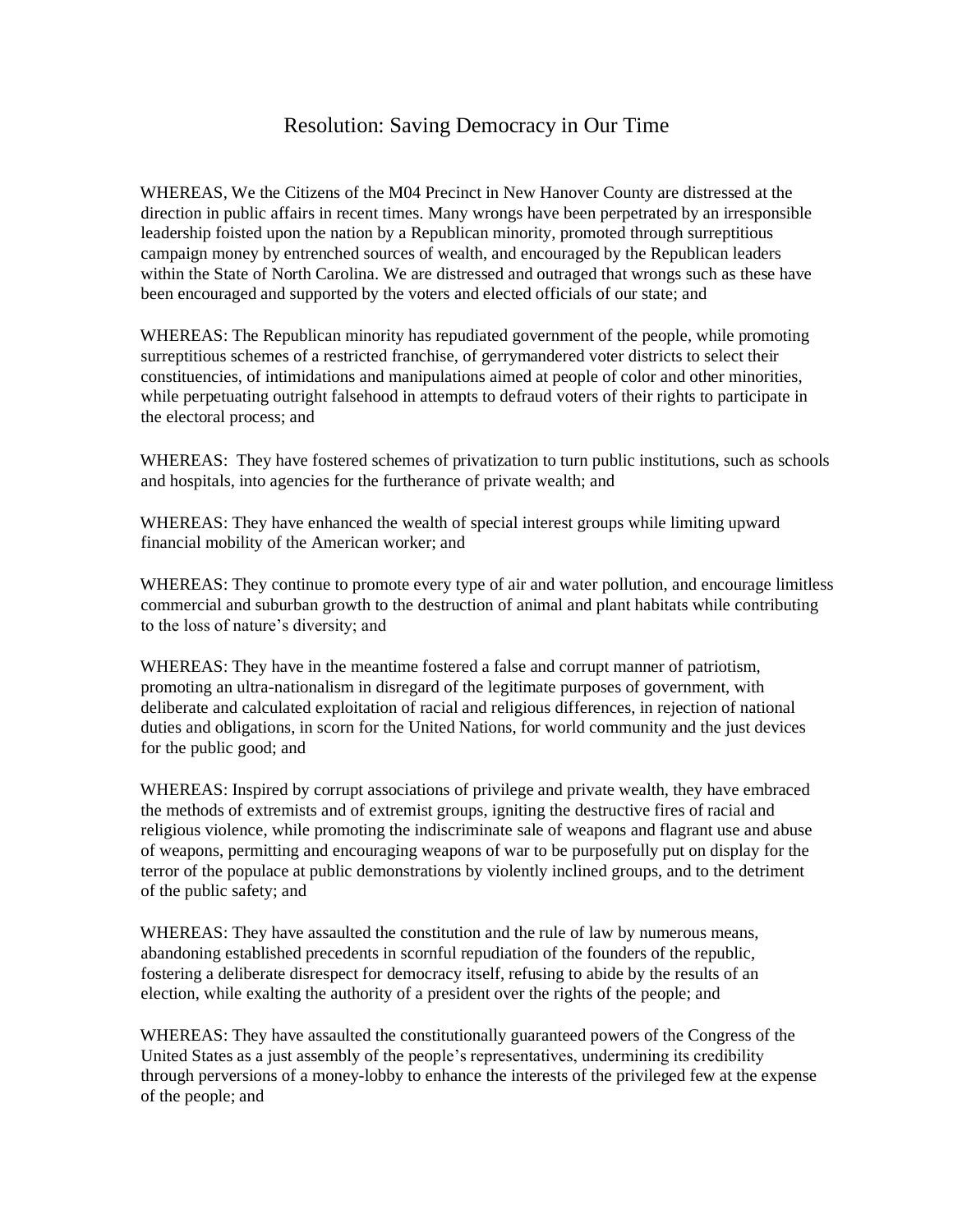WHEREAS: They have waged an assault upon the laws pertaining to elections and upon the Constitution itself, removing checks on the authority of a president while maintaining his alliances with a foreign despotism, encouraging his assaults upon the nation's capital and its legally installed representatives in their just offices, encouraging the corrupt who would foster a tyranny to defy the subpoenas of the U.S. Congress, undermining its role as an investigative agency of the American people, while diminishing the devices of impeachment that were designed by the founders as a check upon the abuses of power by a corrupt executive, enabling his lieutenants to evade prosecution for their crimes, while promoting a corrupt and unconstitutional doctrine of executive privilege -- a device that has been that of every cruel and oppressive dictatorship the world over from the beginning of civilization; and

WHEREAS: They have allowed religious groups to influence their policies regarding women's access to those providing reproductive health services, including annual screening for cancer, birth control, and abortion; therefore

BE IT RESOLVED that we the democratic-minded Citizens of the M04 Precinct of New Hanover call upon our fellow citizens to recognize the threat to democracy in our time, and to respond to the crisis and the challenge that it poses; and

BE IT FURTHER RESOLVED that we support the efforts of Governor Cooper and others to establish an independent redistricting commission in the State of North Carolina; and

BE IT FURTHER RESOLVED that we call upon all Citizens of North Carolina to join in the renewal of democracy in the United States, to refrain from contributing further to those devices which would enable the establishment of a tyranny or dictatorship within the United States; and

BE IT FURTHER RESOLVED that we call upon all Citizens of North Carolina to join in the expression of a legitimate patriotism that will not deny the liberty or the sustenance of the people and will encourage the renewal of representative democracy as a reflection of the safety, common interest and well-being of the American people.

Approved by the M04 Democratic Precinct Committee, on Feb. 12, 2022 John L. Godwin, Chair.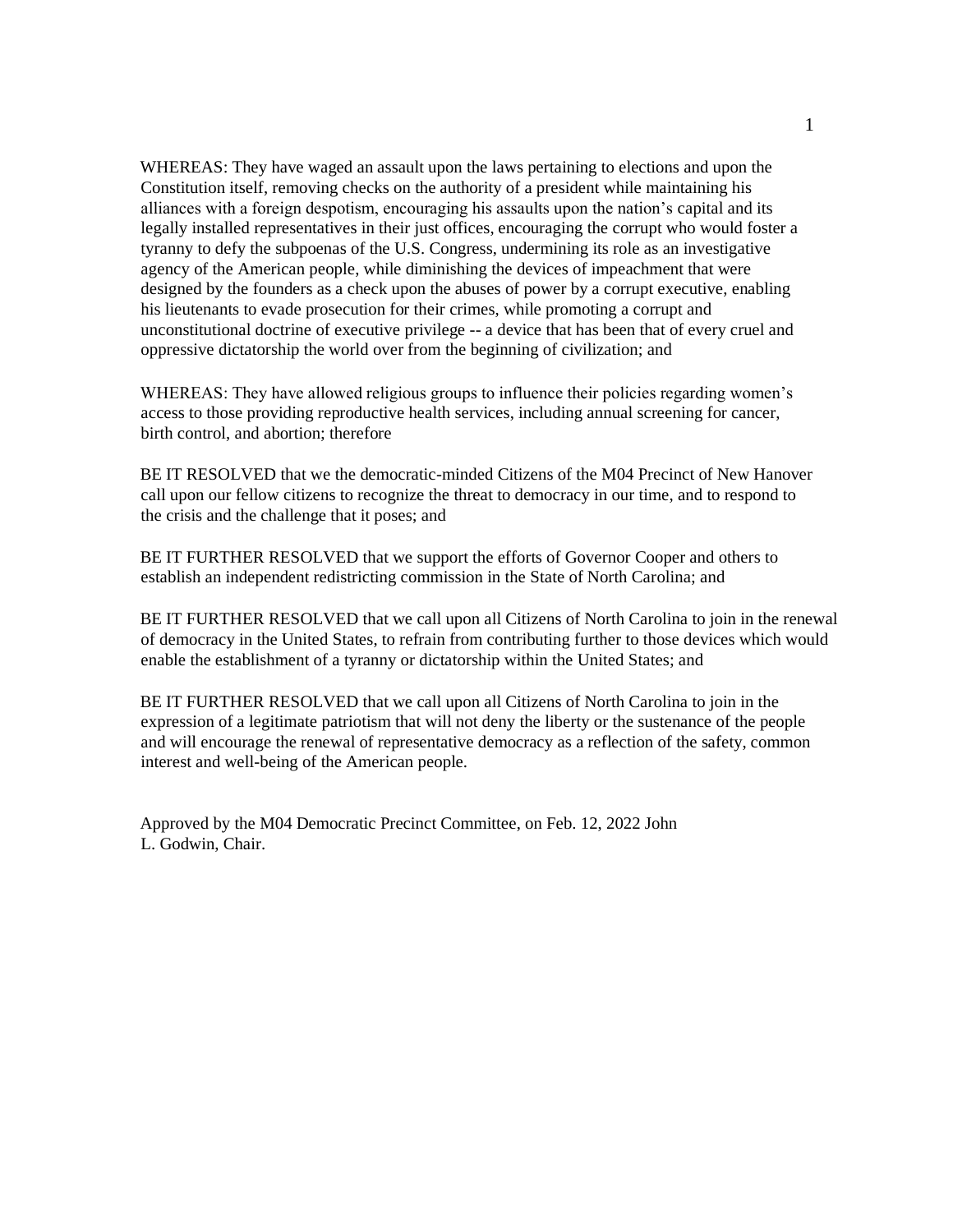#### Resolution Condemning Attacks on LGBTQ North Carolinians

Whereas, a state leader has referred to homosexuality as filth; and

Whereas, a state leader has referred to LGBTQ folks as serving no purpose; and

Whereas, research has shown that such attacks lead to increased suicide rates among LGBTQ youth; therefore

Be it resolved, that the New Hanover Democratic Party strongly condemns attacks on LGBTQ North Carolinians; and

Be it further resolved, that the New Hanover Democratic Party strongly supports LGBTQ North Carolinians as a vital asset to our county and state's population; and

Be it further resolved, that the North Carolina Democratic Party strongly condemns attacks on LGBTQ North Carolinians.

Matthew Bigham, W26 Precinct Chair

February 5, 2022

We had a unanimous 8 votes in favor of passing the Resolution and sending it to the New Hanover Democratic Party

And adopted by Precinct W25 on February 17, 2022